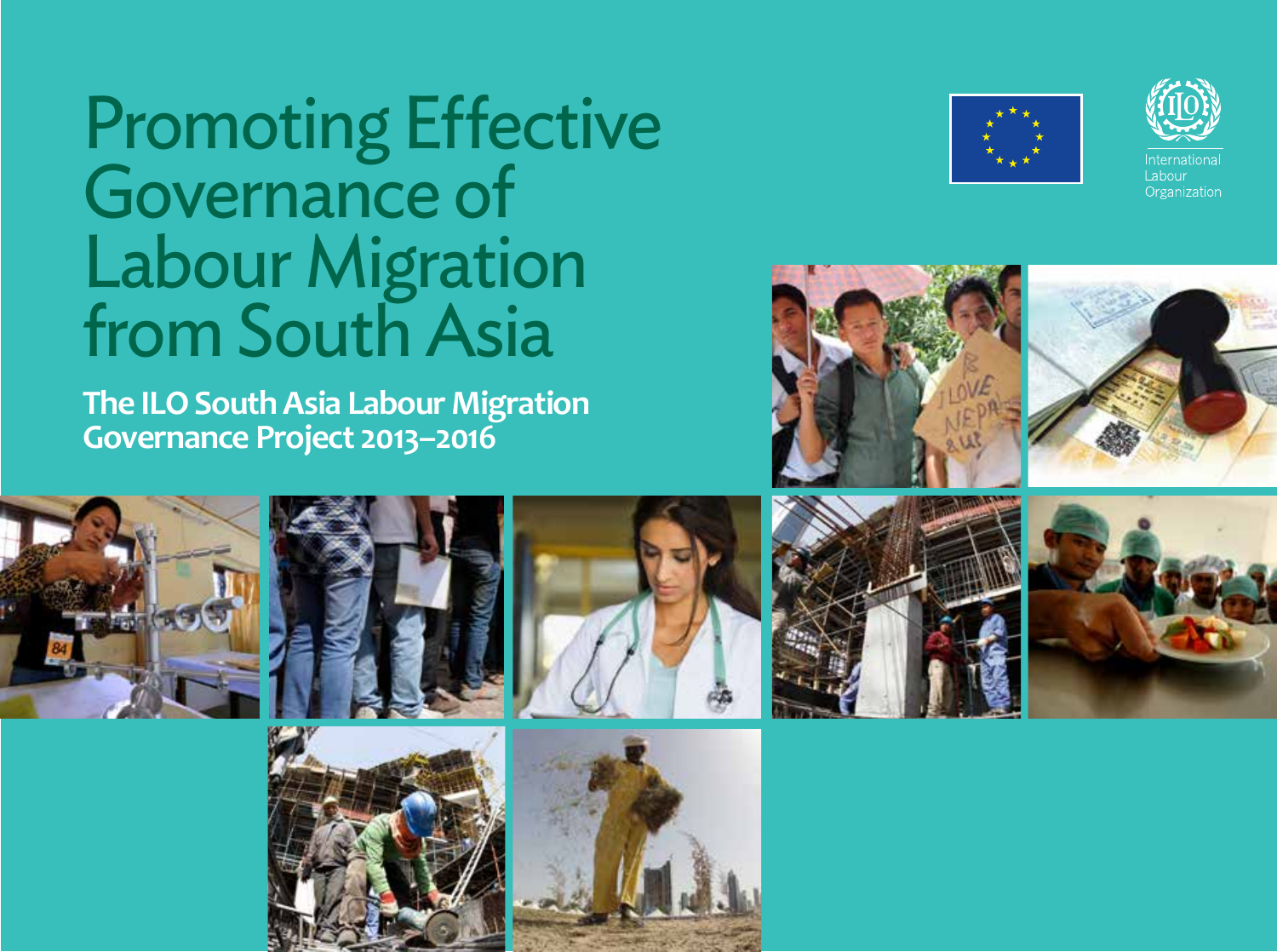November 2014

## Promoting Effective Governance of Labour Migration from South Asia





hternatic ahour Organization

**The ILO South Asia Labour Migration Governance Project 2013–2016**

**ILO Country Office for Nepal**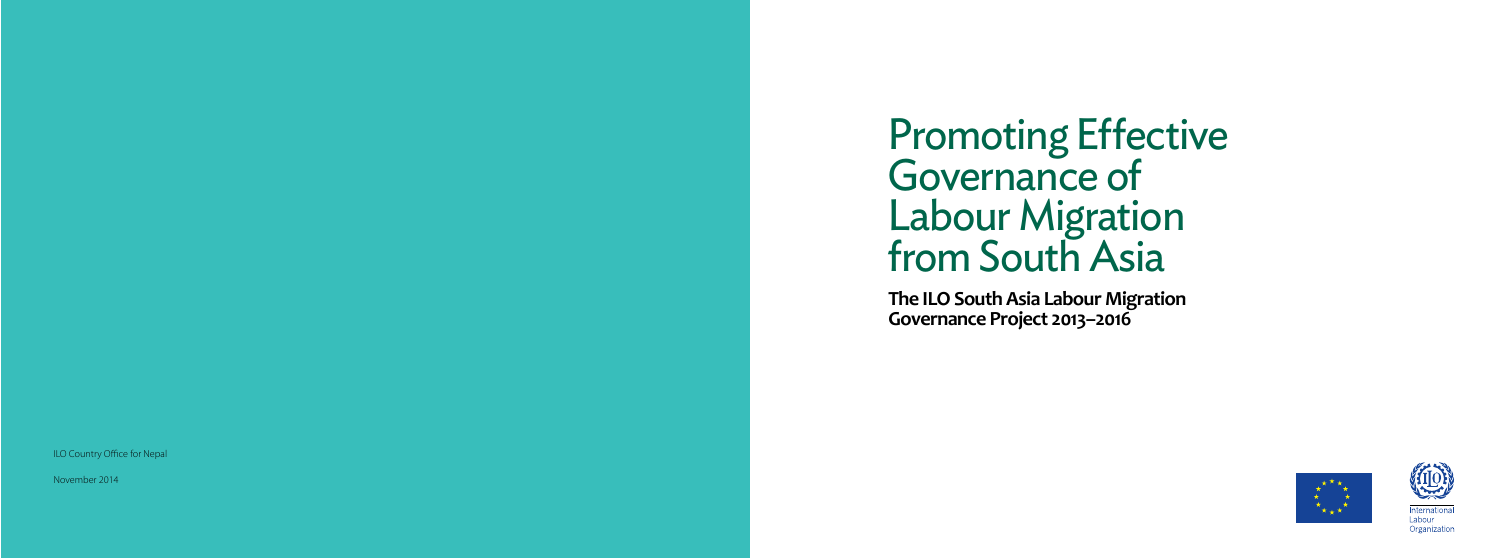

# Table of Contents

**Labour migration from South A Labour migration between South The ILO response: South Asia La The SALM Project: Achievement** 1. Promotion of safe migration and 2. Improvement of recruitment s 3. Protection in employment 4. Labour market information, training 5. Migration and development (

| <b>Asia: Trends</b>                       |    |
|-------------------------------------------|----|
| <b>ith Asia and the GCC: Challenges</b>   |    |
| abour Migration Governance Project        | 11 |
| nts as of October 2014                    | 13 |
| and information                           | 13 |
| services and reduction of migration costs | 14 |
|                                           | 14 |
| raining and portability of skills         | 16 |
| (Nepal only)                              |    |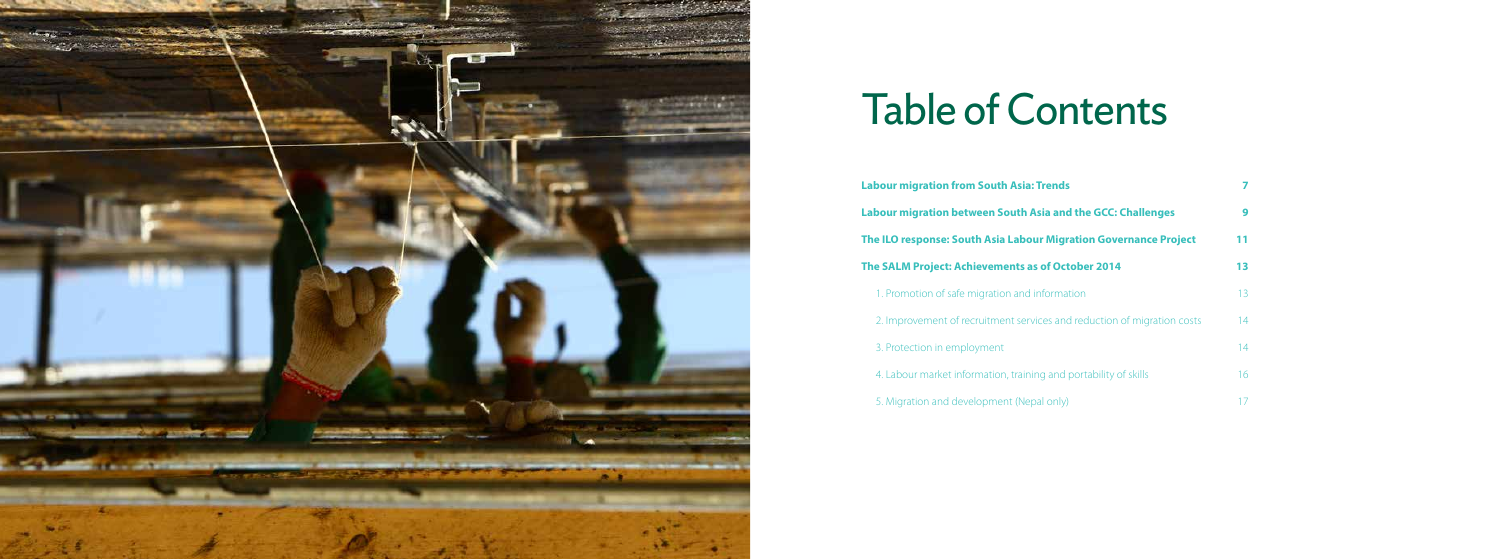

The world's foreign migrant population<br>
in 2013 was an estimated 232 million<br>
(persons residing outside their countr<br>
of birth), according to the United<br>
Nations Population Division. The International he world's foreign migrant population in 2013 was an estimated 232 million (persons residing outside their country of birth), according to the United Labour Organization (ILO) estimated (in 2010) the population of foreign migrant workers at more than 105 million – with more than 30 million (almost 30 per cent) in Asia.

Latest government data place the total annual outflow from five countries in South Asia at 2.5 million migrant workers per year. India is the largest sending country (at 747,000 workers), followed by Pakistan (623,000 workers), Nepal (454,000 workers), Bangladesh (409,000 workers) and Sri Lanka (282,000 workers). 1

South Asian migrant workers are found around the world, with the migration trends becoming increasingly complex these days. Migrant movements within South Asia are mainly to India (primarily from Nepal and Bangladesh) and to Pakistan (mainly Afghan refugees). Within Asia, there is a steadily increasing flow of South Asian workers to East and South-East Asia, with Malaysia

the primary destination. Though smaller in number, workers are also choosing the Republic of Korea and entering under the Employment Permit System, introduced in 2006.

> There is an increasing trend of female workers going abroad, although starting from a very low level and with variation among countries: women account for 50 per cent of all migrants from Sri Lanka, but only 6 per cent of all migrants from Nepal and only 1 per cent from Pakistan.<sup>6</sup> In the GCC countries, women are primarily employed in hospitality and services, including domestic work, whereas men typically are employed in construction, manufacturing, agriculture/herding, transport and security.  $\Box$

Still, the main flow of workers from South Asia is to Gulf Cooperation Council (GCC) member states. The GCC region emerged as the primary destination for South Asian workers in the 1970s and has remained because of the demand connected with the massive oil boom-related development. Of all migrant workers from India, Pakistan and Sri Lanka, 96 per cent, 94 per cent and 88 per cent, respectively, take jobs in a GCC country. About 67 per cent of all migrant workers from Bangladesh end up in a GCC country. 2 62 per cent of all migrants from Nepal work in the GCC and an additional 36 per cent in Malaysia.

The six GCC economies rely heavily on foreign labour – expatriates account for around 85 of the GCC countries' total population. Foreign labour comprises 99 per cent of the private sector labour force in Qatar, 93 per cent in Kuwait and 89 per cent in Saudi Arabia. 3 Future demand is likely to increase with the

## Labour migration from South Asia: Trends

extensive infrastructure investments planned for the Qatar World Cup 2022, the UAE World Expo 2020 and across Saudi Arabia. 4

Although Asia accounted for a third of all migrants to OECD countries in 2011, and half of them had higher education (largely from China, India and Philippines), 5 the majority of South Asian migrant workers are low- or semi-skilled. A large majority of South Asian migrants (including all who go to the GCC countries) work with a fixed-term contract. The private sector manages most of the recruitment, with state agencies taking a minor role.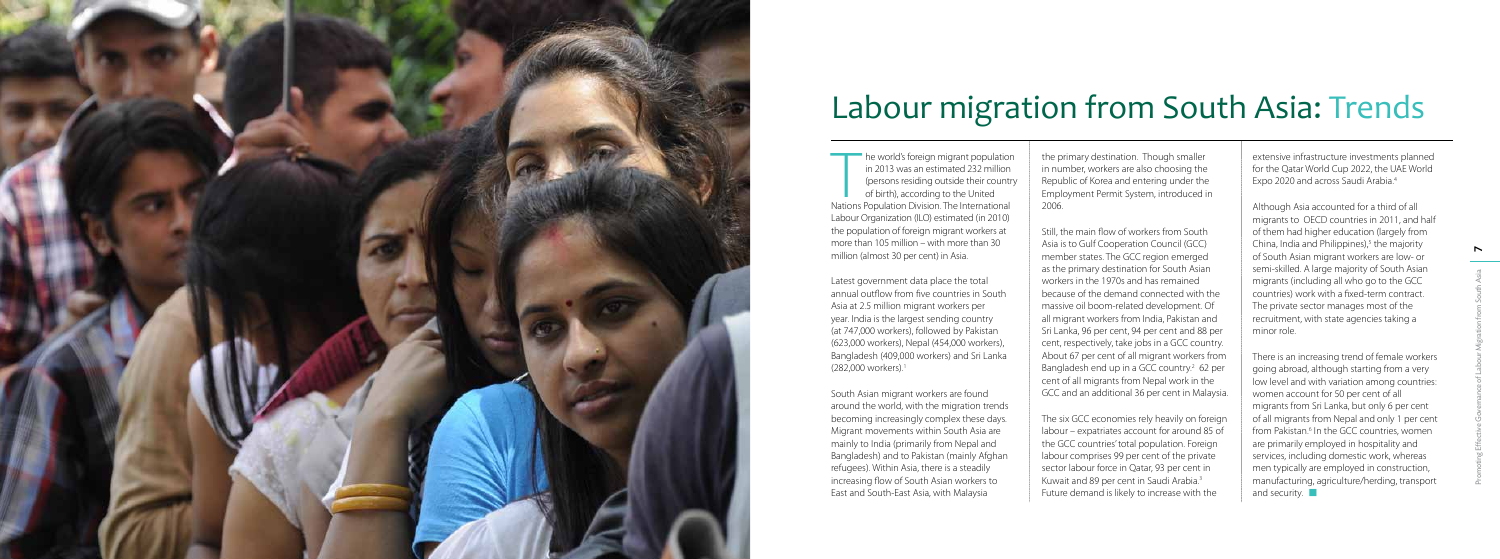

espite the substantial benefits –<br>
remittances in origin countries<br>
and human capital in destination<br>
countries – the official channels for<br>
migration are failing to distribute the benefits remittances in origin countries and human capital in destination countries – the official channels for equitably among employers, intermediaries and workers. Too many migrant workers pay high recruitment fees, receive low wages and are denied their fundamental rights to freedom of movement and freedom of association when abroad. Abuses during recruitment and employment are common.<sup>7</sup> Yet, sadly, the lack of decent work options at home makes the challenging conditions abroad a compelling choice. Specific challenges entail the following.

### **Commercialization of the recruitment industry and exploitation during**

**recruitment.** Malpractice and abuse, including high fees, misrepresentation of the jobs, failure to meet placement obligations and contract substitution, are typical across South Asia's recruitment industry, which is largely managed by the private sector. Often combined with low wages, the abuse leads to a heavy debt burden for workers. Low-skilled and poorly educated workers often are unable to distinguish the genuine from the unscrupulous of agents and intermediaries in the wide range confronting

them. Current regulation of recruitment agencies tends to be ineffective.

> **Migration and development:** Labour migration generates substantial benefits for both countries of origin and destination. In addition to remittances, migration enables the upgrading of professional, cultural and social skills as well as technology transfer. Yet, development frameworks are largely quiet on how to use these resources at the national, community and individual household levels. International migration has become a vehicle for development and poverty reduction and may be incorporated in the Post-2015 Development Agenda – but the contribution of migrants in promoting development and poverty reduction in origin countries and towards the prosperity of destination countries needs to be recognized and reinforced.

**Abuses during employment and low returns to migration.** Several restrictive policies in the GCC countries impact the rights of migrant workers, including the kafala, or sponsorship system.8 The absence of freedom of association in many GCC states further contributes to workers' vulnerability to abuse and exploitation. In 2012, the ILO estimated<sup>9</sup> that some 600,000 migrants are trapped in forced labour conditions in the Middle East. Domestic workers are particularly vulnerable to abuse because they work in the isolation of private homes. Employers' illegal confiscation of workers' identity and travel documents is common practice, as is the signing of second contracts with lower wages and modified work- and living conditions.<sup>10</sup> Even where access to legal redress is provided under national law (with domestic work excluded across the region), there are few prosecutions and convictions in favour of migrant workers.

#### **Labour mobility, skills and certification:**

Lack of information about qualifications, skills and wages and how demand will evolve in the short, medium and long terms inhibits informed decisions among workers and public and private institutions. This results in lost opportunities or

training investment mistakes in both source and recipient countries. There is no system of mutual recognition of educational attainment and acquired skills, based on comparable standards for low- and semi- skilled occupations between the two regions. A system that recognizes and certifies workers' qualifications and skills, that periodically tests for and documents upgraded skills throughout the foreign employment and provides mutual recognition of those skills through an internationally recognized 'skills passport' would bring tremendous benefits to countries, employers and workers.

## Labour migration between South Asia and the GCC: Challenges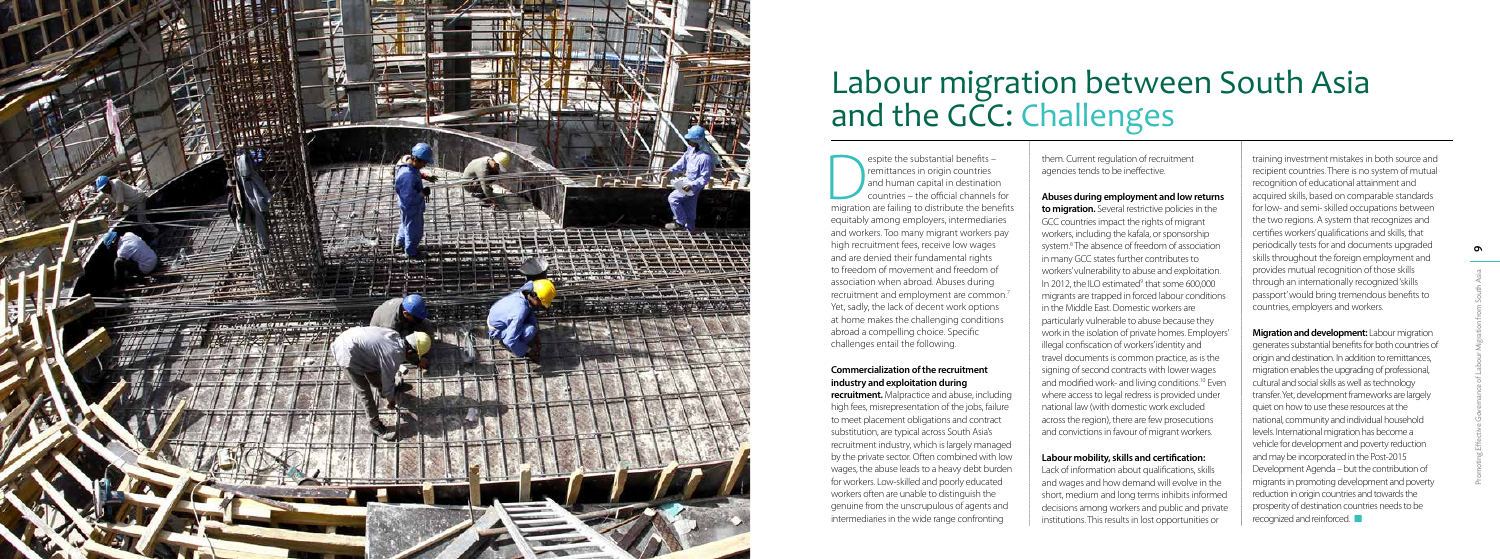

### **THE PROJECT AT A GLANCE**

**Donor:** European Commission

**Budget:** €2,407,186 (of which the European Union is contributing €1,925,749 and ILO €481,437)

**Duration:** 1 June 2013–31 May 2016

**Geographical focus:** Three countries of origin – India, Nepal and Pakistan – and three countries of destination in the GCC – Kuwait, Qatar and the United Arab Emirates

The South Asia Labour Migration<br>
Governance Project (SALM) promote<br>
well-managed labour migration flow<br>
from India, Nepal and Pakistan to<br>
Kuwait, Qatar and the United Arab Emirates he South Asia Labour Migration Governance Project (SALM) promotes well-managed labour migration flows from India, Nepal and Pakistan to through three approaches:

> **Partners:** Ministry of Labour and Employment in Nepal; Ministry of Overseas Pakistanis and Human Resource Development in Pakistan; and Ministry of Overseas Indian Affairs and the India Centre for Migration in India. The project also works with workers' and employers' organizations, private recruitment agencies, NGOs, migrant associations, diaspora organizations, embassies, researchers and other actors in each country.

- 1. Providing reliable information on overseas employment opportunities and building up the system for matching qualified jobseekers with foreign employer demand.
- 2. Improving recruitment services and increasing the protection of migrant workers during employment to reduce migration costs and recruitment abuses in origin and destination countries.
- 3. Expanding training opportunities and providing a system to enable the portability of skills for outgoing and returning migrant workers.

Through governments, trade unions and NGOs, the project targets at least 15,000 migrants from India, Nepal and Pakistan with:

- $\blacksquare$  improved access to reliable information on job opportunities and requirements in the GCC countries;
- **n** pre-departure information;
- $\blacksquare$  portability of skills;
- $\blacksquare$  better recruitment services, including lower recruitment costs; and
- protection during employment, including links to local service providers.

### The ILO response: South Asia Labour Migration Governance Project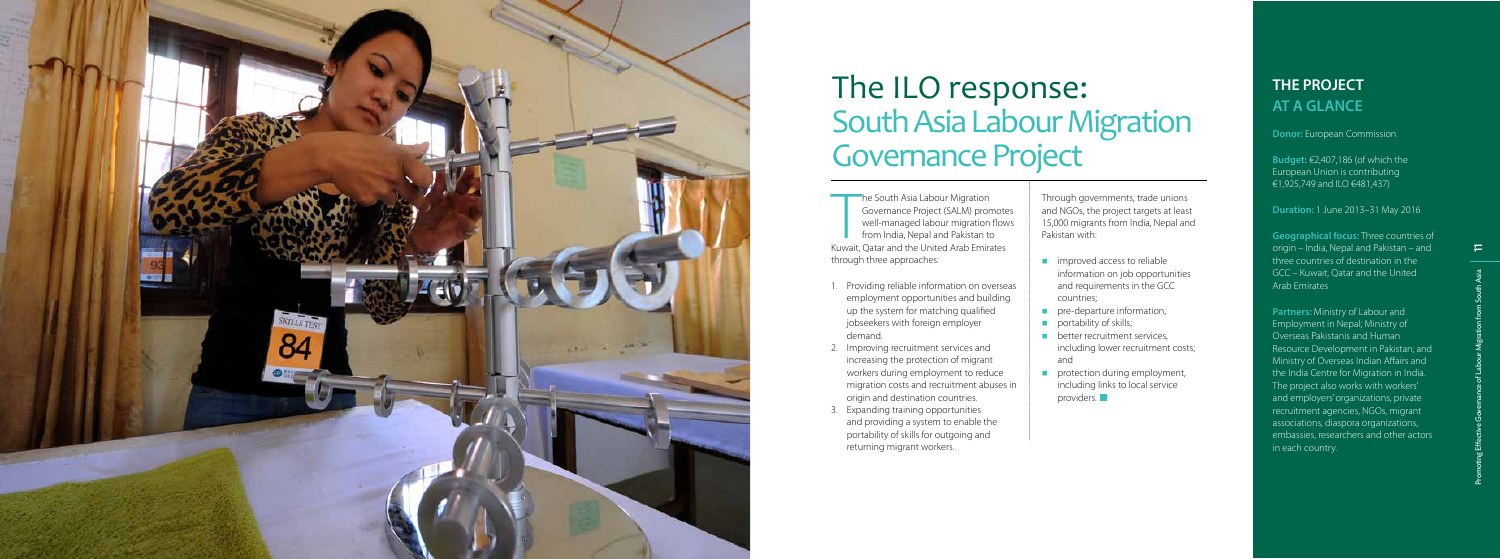

the SALM project respond<br>
challenges of migration<br>
Asia–GCC country corric<br>
activities in five critical a<br>
following achievements to date. he SALM project responds to the challenges of migration in the South Asia–GCC country corridors with activities in five critical areas, with the

**information:** Access to accurate and relevant information prior to migration is absolutely necessary to ensure that workers make informed decisions throughout their migration cycle.

### **1. Promotion of safe migration and**

 $\blacksquare$  The project is helping to establish migrant resource or information centres. In **India**, the project is working with the India Center for Migration to enhance the capacity and outreach of two centres in Andhra Pradesh and Kerala, the two states that sends most low- and semiskilled workers who go to GCC countries each year. An evaluation of the migrant resource centres is ongoing to determine the strengths and weaknesses of the model. In **Pakistan**, the project supports the establishment of a migrant resource

centre within the Protector of Emigrants Office in Lahore – the first-ever facility in the country dedicated to providing information activities to migrant workers. In **Nepal**, the project collaborates with the Department of Foreign Employment in the establishment of an information centre in the Labour Village of Kathmandu – a one-stop location catering to 1,200–1,500 workers on a daily basis. Full implementation of activities will commence by February 2015.

- The project is developing country-specific information booklets called Travel Smart – Work Smart. The booklets target low- and semi-skilled workers with information on security during employment, working safely and profitably and how to avoid exploitation and abuse. The eight booklets created thus far refer to the following specific migration corridors and will be translated into local languages:
- $\bullet$  Nepal Kuwait
- $\bullet$  Nepal Oatar
- $\bullet$  Nepal UAE



- $\bullet$  India Kuwait
- $\bullet$  India Oatar
- $\bullet$  India UAE
- <sup>l</sup> Pakistan Saudi Arabia
- $\bullet$  Pakistan UAE

In **India**, the Ministry of Overseas Indian Affairs will replicate the booklets for additional destination countries.

### The SALM Project: Achievements as of October 2014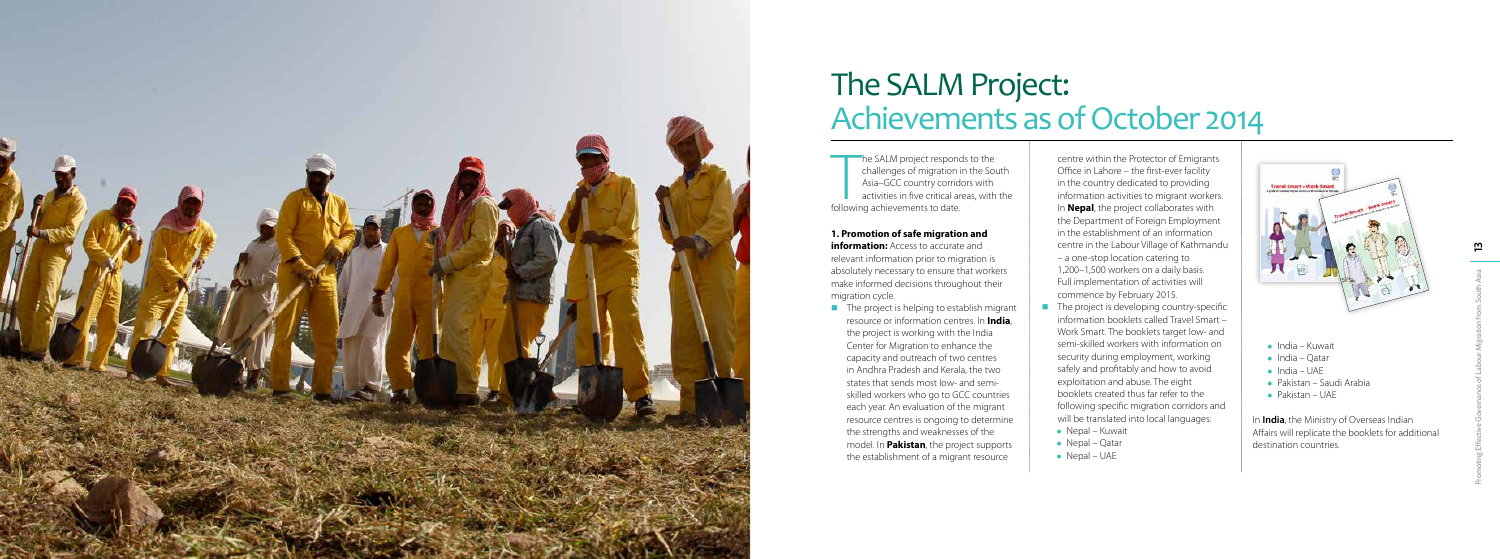$\overline{z}$ 



### **2. Improvement of recruitment services and reduction of migration costs:** The work addresses regulatory and enforcement

gaps governing the recruitment industry, mechanisms for complaints and remedy, migration costs and recruitment practices.

- $\blacksquare$  Although in the early design stage, a study on migration costs from **India**, **Nepal** and **Pakistan** to **Kuwait** will likely focus on low-skilled migrant workers in construction and domestic work. The study is using the methodology and tools developed under the World Bank-led KNOMAD project<sup>12</sup> to collect recruitment cost data that is comparable across migrant-sending countries and will contribute to a database of worker-paid migration costs and to develop policies to reduce such costs. The findings of the research are slated for publication in 2015.
- The project is working to promote ethical recruitment through support to the development of codes of conduct and national plans of action for selfmonitoring (as a follow-up to the regional conferences of the Alliance of Asian Associations of Overseas Employment Service Providers<sup>13</sup>). In **India**, the project is partnering with the European Unionfunded ILO Decent Work Across Borders Project<sup>14</sup> and Verité<sup>15</sup> to promote ethical recruitment practices and explore possibilities for a self-rating system among recruitment agencies. Agents from more than 30 recruitment agencies participated in a training programme in October 2014 and two follow-up courses are planned
- $\blacksquare$  Forthcoming activities include feasibility studies for alternative models for rating private recruitment agencies and a complaints mechanism linked to licensing. In **Pakistan**, a study on recruitment practices, in the development stage, will look also at intermediary agents.
- **3. Protection in employment:** The activities range from legislation and policy review to increasing access of support services to migrant workers in the three targeted destination countries.
- $\blacksquare$  The project is working with the Migrant Forum Asia (August 2014–February 2016) to strengthen civil society support mechanisms in **Kuwait**, **Qatar** and the **UAE** for coordinating and providing legal and social services to migrant workers from **India**, **Nepal** and **Pakistan**. That work will generate a base for advocacy

in other states. In **Nepal**, the project, in partnership with IOM and the ILO Work in Freedom project<sup>16</sup> is assisting the Nepal Association of Foreign Employment Agencies to develop a national action plan, complete with strategies and activities to promote ethical recruitment practices for all members. Among the strategies is a sector-wide monitoring mechanism of the existing ethical code of conduct. In **Pakistan**, the project has entered into an agreement with the Pakistan Overseas Employment Promoters Association to develop a national code of conduct and a national plan of action.

 $\blacksquare$  The project is also working with GEFONT, a trade union in **Nepal**, to replicate its highly successful experiences in Hong Kong, Malaysia and Republic of Korea in the project's three targeted destination countries (July 2014–February 2016) to increase Nepali workers' access to legal and social support services, including information, advice, dispute resolution and legal assistance. GEFONT is also promoting education on the labour law and other laws and regulations related to the rights and responsibilities of Nepali workers in the three GCC countries and strengthening the formal and informal links and networks with relevant service providers in those countries. The project targets 2,000–3,000 migrants in the three GCC countries and 4,000–5,000 potential migrants in Nepal. In September 2014, GEFONT established two migrant workers' support groups in the UAE. Such groups

- $\blacksquare$  The project supports the development and review of legal and policy frameworks, including memorandums of understanding (MOU) and bilateral agreements in the area of labour migration. In **Nepal**, this includes support to a review of the 2007 Foreign Employment Act and of the draft MOUs with Kuwait and Saudi Arabia. In **Pakistan**, the project is initiating a legal review of the 1979 Emigration Ordinance. In **India**, the project has provided inputs to the standard contract for domestic workers being developed as part of a bilateral MOU with Saudi Arabia.
- **n** In **Nepal**, the project supported a 12-day training programme for labour attachés
- **n** In **Nepal**, the project is working with the Department of Foreign Employment to strengthen its database system, particularly for complaints and the registration of occupations. Unlike the previous paper-based filing system, the new database enables the Department to track each individual case, allowing for transparency and the generation of comprehensive data reports for informing policies and strategies. The project is also helping the Department to enhance its current job classification system.
- **n** In **India**, the Society for Labour and Development along with a Trade Unions Advisory Body are conducting evidencebased research on the protection of migrant workers. The research follows from a training session on international migration for trade union leaders and will open the way for developing the trade union agenda on international migration.

geared towards foreign missions, governments, human rights bodies, UN Special Rapporteurs, trade unions and other actors engaged in the protection of migrant workers. The initiative targets at least 3,000 Indian, Nepalese and Pakistani migrant workers with information, advice, dispute resolution and legal support and 20 civil society organizations, trade unions, missions, human rights bodies and government officials with participation in networks and training workshops.

**n** In **Nepal** and in partnership with the International Organization for Migration (IOM) and The Asia Foundation, the project supported the Ministry of Labour and Employment's production of the first-ever annual migration status- and statistical report.<sup>11</sup> Discussions are ongoing with the responsible ministry in **Pakistan** to launch a similar report.



- **n** In **Pakistan**, the project developed a training of trainers' manual for trade unionists to better protect the rights of migrant workers. The first training will be conducted during the first quarter of 2015 in Lahore.
- **n** In **India**, the Ministry of Overseas Indian Affairs requested the project to assess the pre-departure activities and detail improvements for the better preparation of migrants. The Ministry is using the field assessment and recommendations to develop a pre-departure system.

have proven to be vital for coordinating with the Nepali Government and nongovernment agencies in the destination countries and for advocating for policy and legal frameworks needed for the protection of migrant workers.

about to be placed in Bahrain, Kuwait, Malaysia, Oman, Qatar and the UAE, with other officials from the Ministry of Labour and Employment and the Ministry of Foreign Affairs as well. Discussions are underway to develop a similar training programme for **Pakistani** labour attachés (referred to as community welfare attachés). In **India** and in collaboration with the ILO Decent Work Across Borders Project, a training needs assessment of Protectorate of Emigrants officers is ongoing to provide inputs for future training.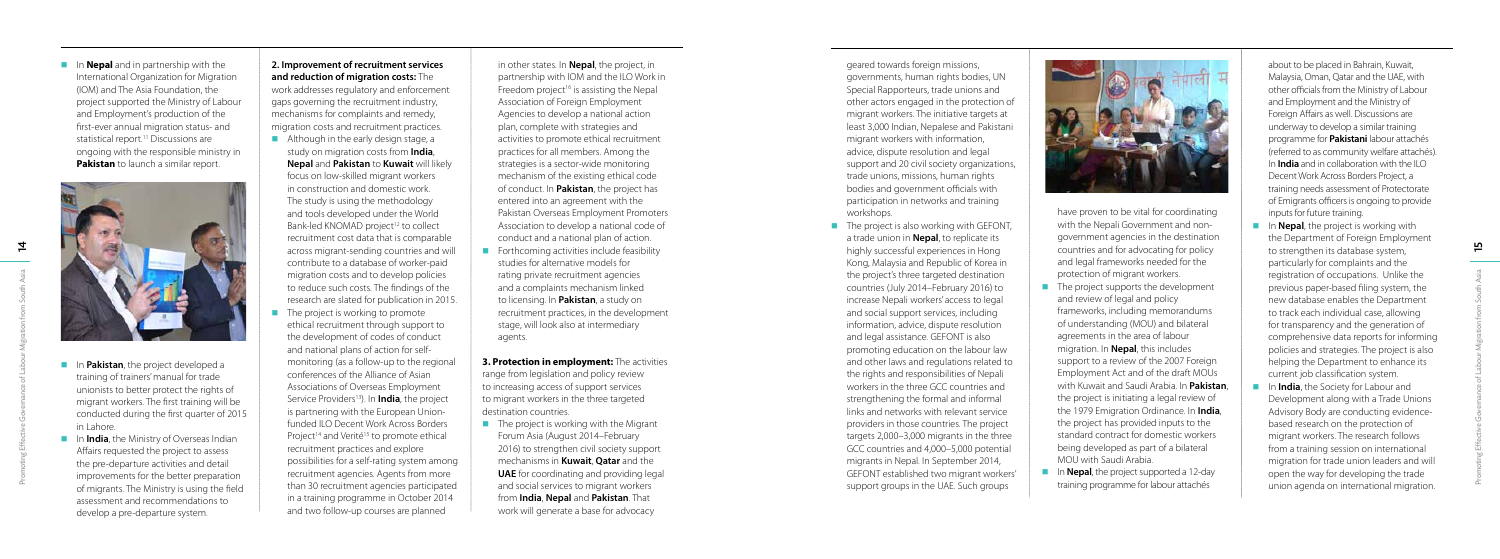

17

 $\blacksquare$  Forthcoming activities include studies on migrant workers' access to justice (including settlement of complaints and grievances) in targeted countries of destination and origin. In **Nepal**, the project is exploring with the Foreign Employment Promotion Board the prospects of reviewing the migrant workers' welfare fund.

#### **4. Labour market information, training and portability of skills:** The work is

focused on improving information about labour migration (including labour market need assessments), creating a system of mutual recognition of educational attainment and acquired skills and the better training of prospective migrant workers.

 $\blacksquare$  A study on the skills and occupations in demand in six destination countries and links to recruitment, training, certification and accreditation in four countries of origin in South Asia is in the final stages of completion. The study assessed the changing demand for male and female foreign workers in **Kuwait**, **Qatar**, **Saudi Arabia**, the **UAE**, **India** and **Malaysia** up to 2025. The study also looked at the information, policies and systems in origin countries that hamper or support the migration of male and female workers from **Bangladesh**, **India**, **Nepal** and **Pakistan**, including interventions that strengthen employment networks,



- **n** In **India**, the ILO is a technical partner to an interministerial committee established by the Ministry to look at the skilling scheme for overseas migration.
- $\blacksquare$  The ILO, with support from the project, is a member of the steering committee of a pilot project on skills development, certification, upgrading, recognition and skills passports in construction and

vocational and technical training and the of issuing permits. The study outcomes can guide governments and other actors to better align their systems for assisting migrant workers in selected sectors and trades. The report on the six countries of destination will be available by January 2015, with the four origin country reports available in early 2015.

**n** In **India**, the project is exploring a partnership with one of the leading employment portals, naukrigulf.com,<sup>17</sup> to recruit workers to jobs in the GCC region to expand its coverage to low-skilled workers. Due to a number of factors, naukrigulf.com – and other similar sites – is limited to recruiting skilled (or semi-skilled) workers. With the support of the project, a pilot will be conducted to explore ways to encourage lowskilled workers to post their CVs on the website (perhaps through a mobile phone application) and thereby find employment without having to pay fees to a recruitment agency. If the

**only):** The project supports the preparation and adoption of a migration and development strategy, roadmap and piloted activities that facilitate remittance-backed savings and investment.

 $\blacksquare$  A study on the links between migration and development, including the use of remittances and skills, will involve 250 migrant returnees and 500 households through focus group discussions and structured questionnaires. The findings will be available by mid-2015 and will be followed by a series of stakeholder consultations. The research will also review national and international good practices on financial products.

service occupations. The project is in the design stage and involves the governments of **Kuwait** and the **UAE**, in partnership with the governments of India, Pakistan and the Philippines. The effort involves working with a group of construction and service workers from **India, Pakistan** and the **Philippines** who have been recruited by UAE and Kuwaiti employers, testing them to be certified as qualified for the jobs they were recruited to perform, conducting periodic tests and then certifying them for upgraded skills and issuing skills passports. The results are intended to inform policy initiatives for labour admission and mobility. The pilot is also a project of the Abu Dhabi Dialogue, which is looking to scale up the activities.

> model proves successful, it can be replicated easily on other employment portals and in countries of origin.

#### **5. Migration and development (Nepal**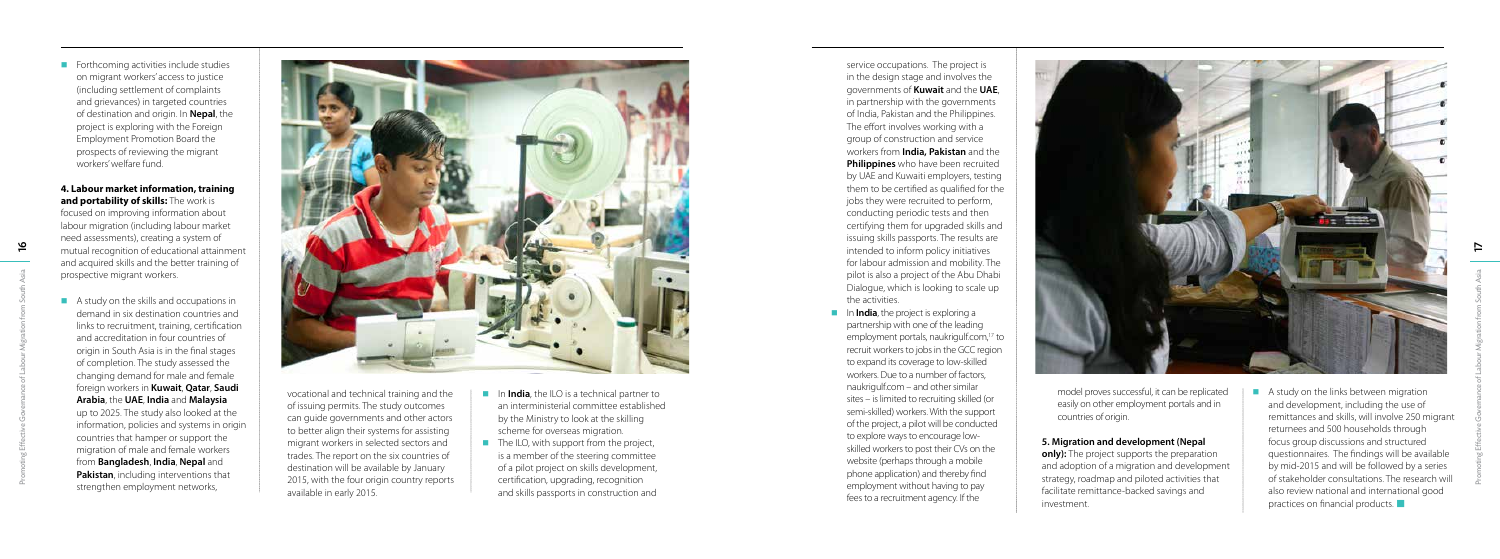$\frac{8}{18}$ 

 $\overline{9}$ 

- <sup>1</sup> Bangladesh Bureau of Manpower, Employment and Training (2013), Ministry of Overseas Indian Affairs (2012), Nepal Department of Labour and Employment (2014), Pakistan Bureau of Emigration and Overseas Employment (2013)and the Sri Lanka Bureau of Foreign Employment (2012).
- Due to the open border policy with India since the 1950s, there are no official records of the number of Nepali migrant workers in India, though reports put it equal to the number of registered Nepali migrant workers elsewhere in the world.
- <sup>3</sup> ILO and GiZ:Occupations and skills in demand in India, Kuwait, Malaysia, Qatar, Saudi Arabia and UAE(Forthcoming).
- <sup>4</sup> ibid.
- <sup>5</sup> ADBI/OFCD/ILO, 2014.
- <sup>6</sup> Official statistics from the Department of Foreign Employment of the Ministry of Labour and Employment in Nepal; and the Ministry of Overseas Pakistanis and Human Resource Development in Pakistan.

### Endnotes

#### **Anna Engblom**

Chief Technical Advisor/Project Manager South Asia Labour Migration Governanc ILO Country Office for Nepal Email:engblom@ilo.org

#### **Seeta Sharma**

National Project Coordinator, India South Asia Labour Migration Governanc ILO Country Office for India Email: sharma@ilo.org

| e Project: | Niyama Rai<br>National Project Coordinator, Nepal<br>South Asia Labour Migration Governance Project<br>ILO Country Office for Nepal<br>Email: niyama@ilo.org          |
|------------|-----------------------------------------------------------------------------------------------------------------------------------------------------------------------|
| e Project: | Sadia Hameed<br>National Project Coordinator, Pakistan<br>South Asia Labour Migration Governance Project<br>ILO Country Office for Pakistan<br>Email: hameeds@ilo.org |

- ILO:Labour migration in South Asia: A review of issues, policies and practices, International Migration Paper 108 (Kathmandu,2011).
- <sup>8</sup> The kafala system regulates the relationship between employers and migrant workers in many countries in the Middle East in a manner that is firmly weighted towards the employer.
- <sup>9</sup> ILO: Global estimate of forced labour(Geneva, 2012). <sup>10</sup> IrudayaRajan et al. (2008), in ILO:Labour migration in South Asia: A review of issues, policies and practices, International Migration Paper 108(Geneva, 2011).
- <sup>11</sup> Seewww.ilo.org/kathmandu/whatwedo/publications/ WCMS\_312137/lang--en/index.htm
- <sup>12</sup> See www.knomad.org/
- <sup>13</sup> See www.ilo.org/manila/info/public/pr/ WCMS\_240034/lang--en/index.htm
- <sup>14</sup> ILO Promoting Decent Work Across Borders is aproject for migrant health professionals and skilled workers.

The International Labour Organization is the United Nations' international organization responsible for drawing up and overseeing international labour standards. The ILO is the only United Nations agency with a constitutional mandate to protect migrant workers; this mandate has been re-affirmed by the 1944 Declaration of Philadelphia and the 1998 ILO Declaration on Fundamental Principles and Rights at Work. The ILO adopts a rights-based approach to labour migration and promotes tripartite participation in migration policy.

### **Contact**

The European Union is made up of 27 Member States who have decided to gradually link together their knowhow, resources and destinies. Together, during a period of enlargement of 50 years, they have built a zone of stability, democracy and sustainable development whilst maintaining cultural diversity, tolerance and individual freedoms. The European Union is committed to sharing its achievements and its values with countries and peoples beyond its borders.

- <sup>15</sup> In 2012, Verité developed its Ethical Framework for International Labour Recruitment, which establishes standards of ethical practice, based on the Ciett Code of Conduct and consistent with ILO Convention No. 181 and its core labour standards.
- <sup>16</sup> ILO Work in Freedom Programme: Making migrant work safer for women from South Asia.
- <sup>17</sup> Naukrigulf.com claims to be the fastest-growing recruitment platform in the Gulf States, catering to the corporate world, placement agencies and jobseekers; having started in April 2006, it has more than 6,500 clients and a database of four million CVs, with offices in Dubai, Bahrain, Abu Dhabi and Riyadh. Nearly 24 per cent of all its visitors are from India, 17 per cent from the UAE, nearly 10 per cent from Pakistan, 9 per cent from Saud Arabia and almost 9 per cent from Qatar.

*This publication has been produced with the assistance of the European Union. The contents of this publication are the sole responsibility of the International Labour Organization and can in no way be taken to reflect the views of the European Union.*